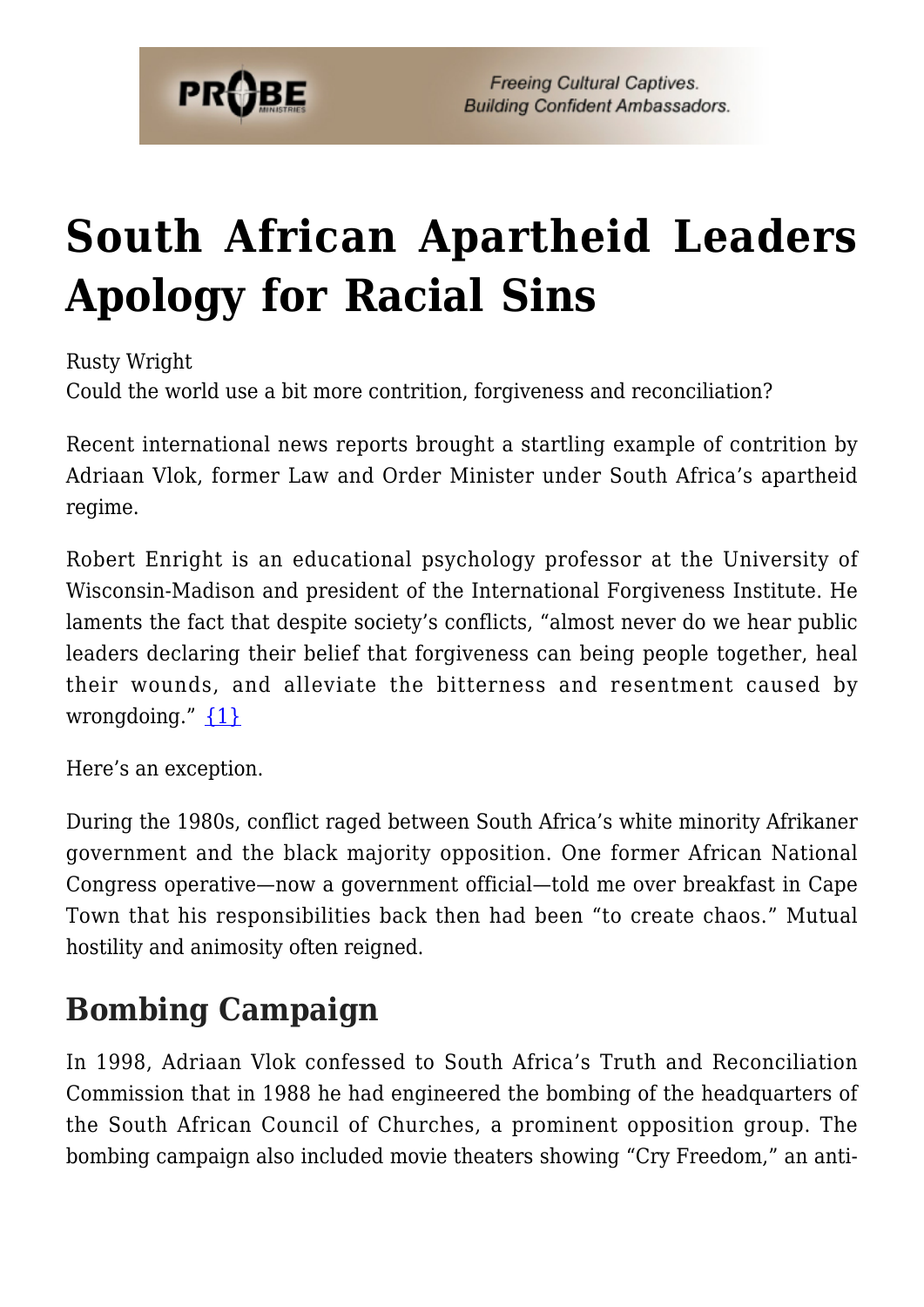

**Freeing Cultural Captives. Building Confident Ambassadors.** 

apartheid film. [{2}](#page-2-1)

I had tickets to see "Cry Freedom" in Pretoria for opening night, but the screening was cancelled. The next morning, a bomb was discovered in the theater I would have attended.

You might imagine my interest when BBC television told of Vlok's recent attempt to reconcile personally with Rev. Frank Chikane, former head of the South African Council of Churches, the group whose headquarters Vlok had bombed. Chikane, now director general of the South African president's office, reports that Vlok visited his office and gave him a Bible with these words inscribed: "I have sinned against the Lord and against you, please forgive me (John 13:15)."

### **An Example to Follow?**

That biblical reference is Jesus' Last Supper admonition that his disciples follow his example and wash one another's feet. The inscription's words echo those of the Prodigal Son who in the famous biblical story returns home after squandering his inheritance, hopes his father will accept him as a hired hand, and says, "I have sinned against heaven and against you." [{3}](#page-2-2) The father rejoices over his return, warmly receives him as son, and throws a welcome celebration.

Chikane tells what Vlok did next: "He picked up a glass of water, opened his bag, pulled out a bowl, put the water in the bowl, took out the towel, said 'you must allow me to do this' and washed my feet in my office." Chikane gratefully accepted the gesture.  $\{4\}$ 

Vlok, a born-again Christian, later told BBC television it was time "to go to my neighbor, to the person that I've wronged." He says he and his compatriots should "climb down from the throne on which we have been sitting and say to people, 'Look, I'm sorry. I regarded myself as better than you are. I think it is time to get rid of my egoism my sense of importance, my sense of superiority.'"  $\{5\}$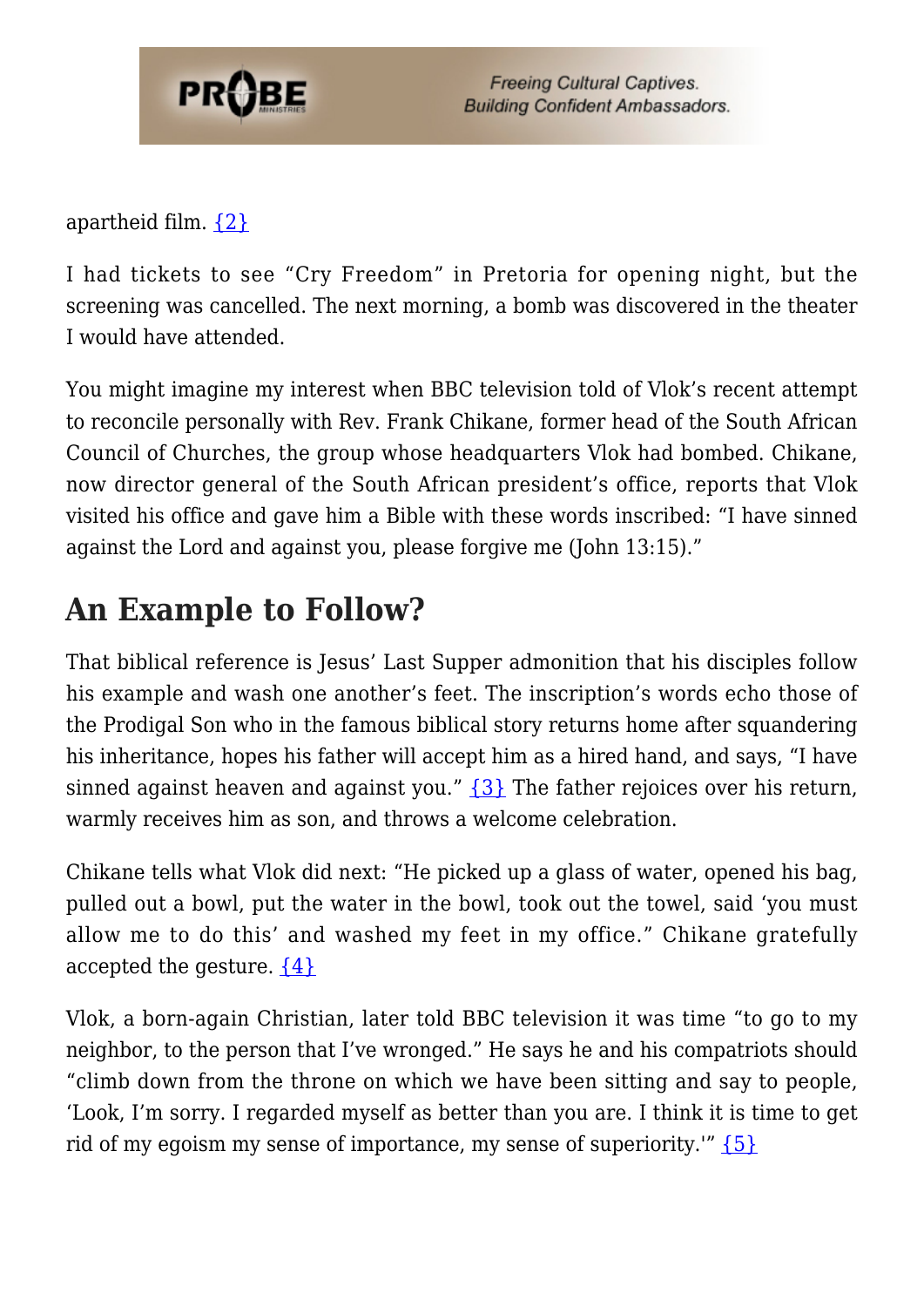

Startling contrition, indeed.

# **Forgiveness Components**

The late and renowned ethicist Lewis Smedes stressed three components of forgiving others: "First, we surrender our right to get even…. Second, we rediscover the humanity of our wrongdoer…that the person who wronged us is a complex, weak, confused, fragile person, not all that different from us…. And third, we wish our wrongdoer well." [{6}](#page-2-5)

Former U.S. Senator Alan Simpson has quipped that those in Washington, DC traveling "the high road of humility" won't encounter "heavy traffic." [{7}](#page-2-6) Too often the same holds in workplaces, neighborhoods and families. Could Vlok's example inspire some changes?

#### **Notes**

<span id="page-2-0"></span>1. Gary Thomas, "The Forgiveness Factor," Christianity Today, January 10, 2000, 38.

<span id="page-2-1"></span>2. "Botha implicated in Church bombing," BBC News online, July 21, 1998; [news.bbc.co.uk/2/hi/africa/136504.stm](http://news.bbc.co.uk/2/hi/africa/136504.stm); accessed September 3, 2006.

<span id="page-2-2"></span>3. Luke 15:21 NIV.

<span id="page-2-3"></span>4. "Feet washed in apartheid apology," BBC News online, 28 August 2006; [news.bbc.co.uk/2/hi/africa/5292302.stm](http://news.bbc.co.uk/2/hi/africa/5292302.stm); accessed September 3, 2006.

<span id="page-2-4"></span>5. "Minister atones for race sins," BBC News video, 3 September 2006; [http://tinyurl.com/g899l;](http://tinyurl.com/g899l) accessed October 4, 2006.

<span id="page-2-5"></span>6. Lewis B. Smedes, "Keys to Forgiving," Christianity Today, December 3, 2001, 73; [www.christianitytoday.com/ct/2001/015/42.73.html](http://www.christianitytoday.com/ct/2001/015/42.73.html).

<span id="page-2-6"></span>7. Harry Kreisler, "Let 'er Rip! Reflections of a Rocky Mountain Senator: Conversation with Alan K. Simpson, Former U.S. Senator, Wyoming," Conversations with History, Institute of International Studies, University of California-Berkeley, September 17, 1997;